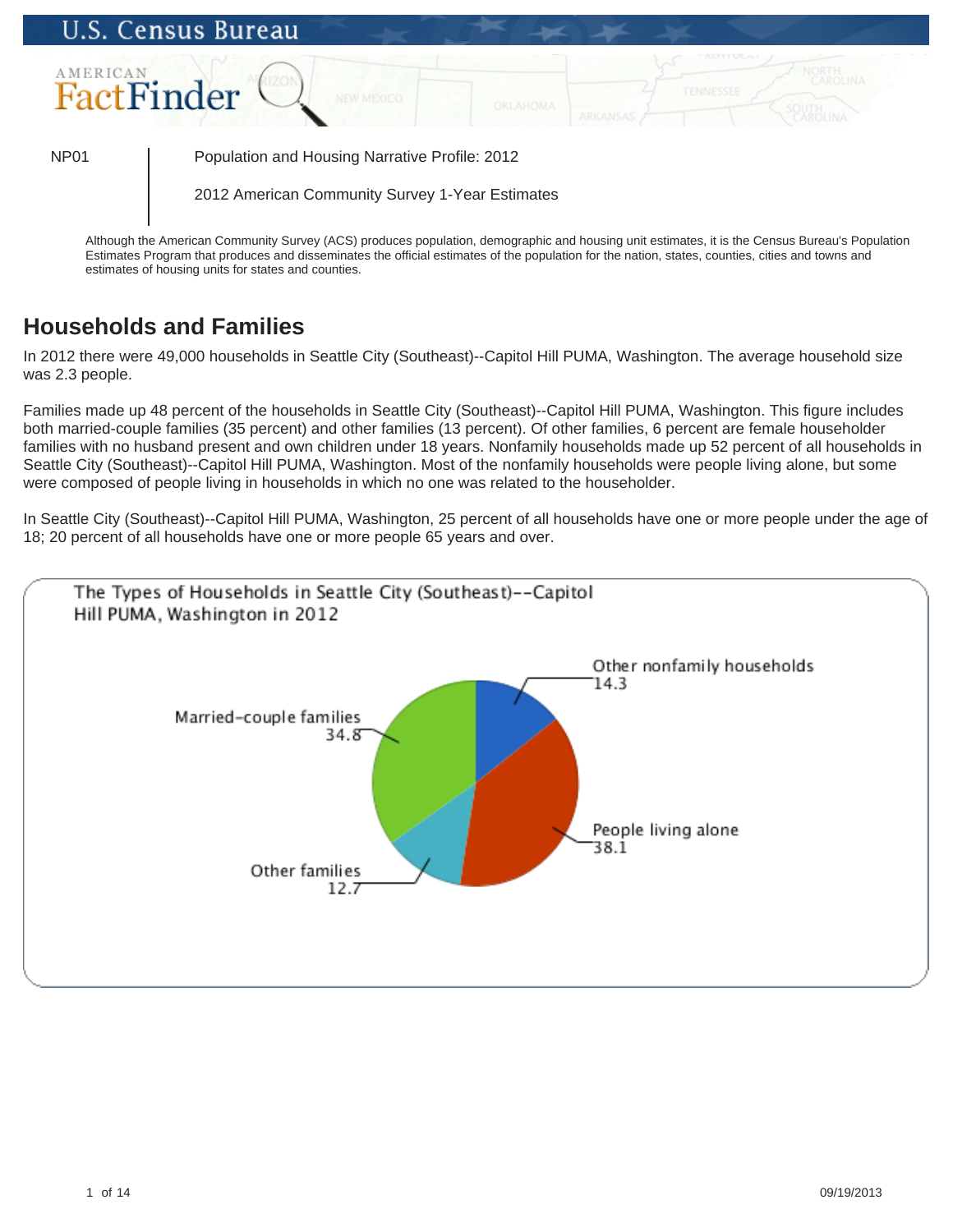| Population 15 years and over  | Males | Females |
|-------------------------------|-------|---------|
| Never married                 | 45.7  | 41.2    |
| Now married, except separated | 41.3  | 38.8    |
| Separated                     | 1.5   | l.O     |
| Widowed                       | 2.5   | 7.3     |
| Divorced                      | 8.9   | 11.6    |

This section not available due to insufficient data

## **Nativity and Foreign Born**

Eighty- percent of the people living in Seattle City (Southeast)--Capitol Hill PUMA, Washington in 2012 were native residents of the United States. Thirty-nine percent of these residents were living in the state in which they were born.

Twenty- percent of the people living in Seattle City (Southeast)--Capitol Hill PUMA, Washington in 2012 were foreign born. Of the foreign born population, 55 percent were naturalized U.S. citizens, and 92 percent entered the country before the year 2010. Eight percent of the foreign born entered the country in 2010 or later.

Foreign born residents of Seattle City (Southeast)--Capitol Hill PUMA, Washington come from different parts of the world.

### **Language**

Among people at least five years old living in Seattle City (Southeast)--Capitol Hill PUMA, Washington in 2012, 26 percent spoke a language other than English at home. Of those speaking a language other than English at home, 26 percent spoke Spanish and 75 percent spoke some other language; 44 percent reported that they did not speak English "very well."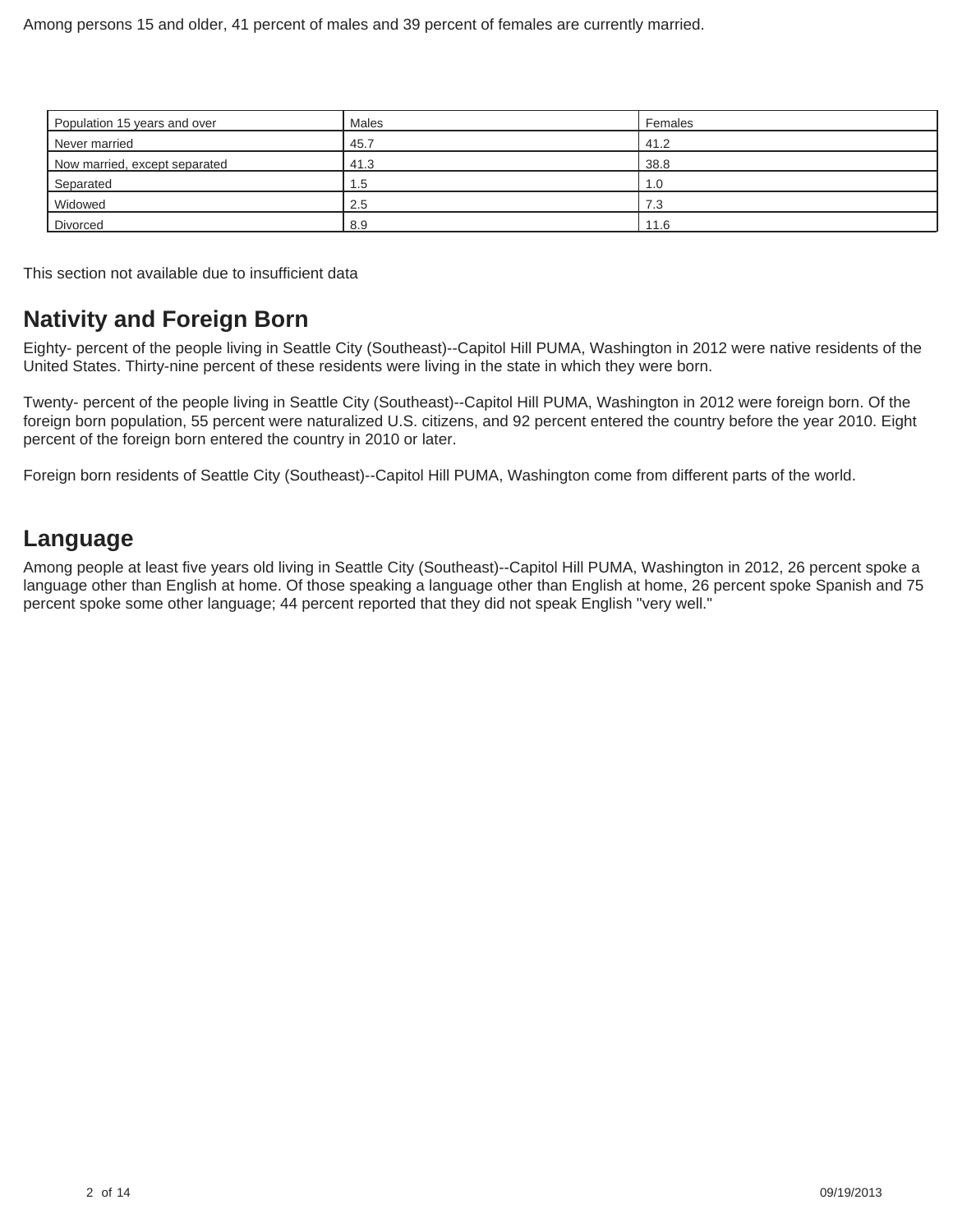

## **Geographic Mobility**

In 2012, 81 percent of the people at least one year old living in Seattle City (Southeast)--Capitol Hill PUMA, Washington were living in the same residence one year earlier.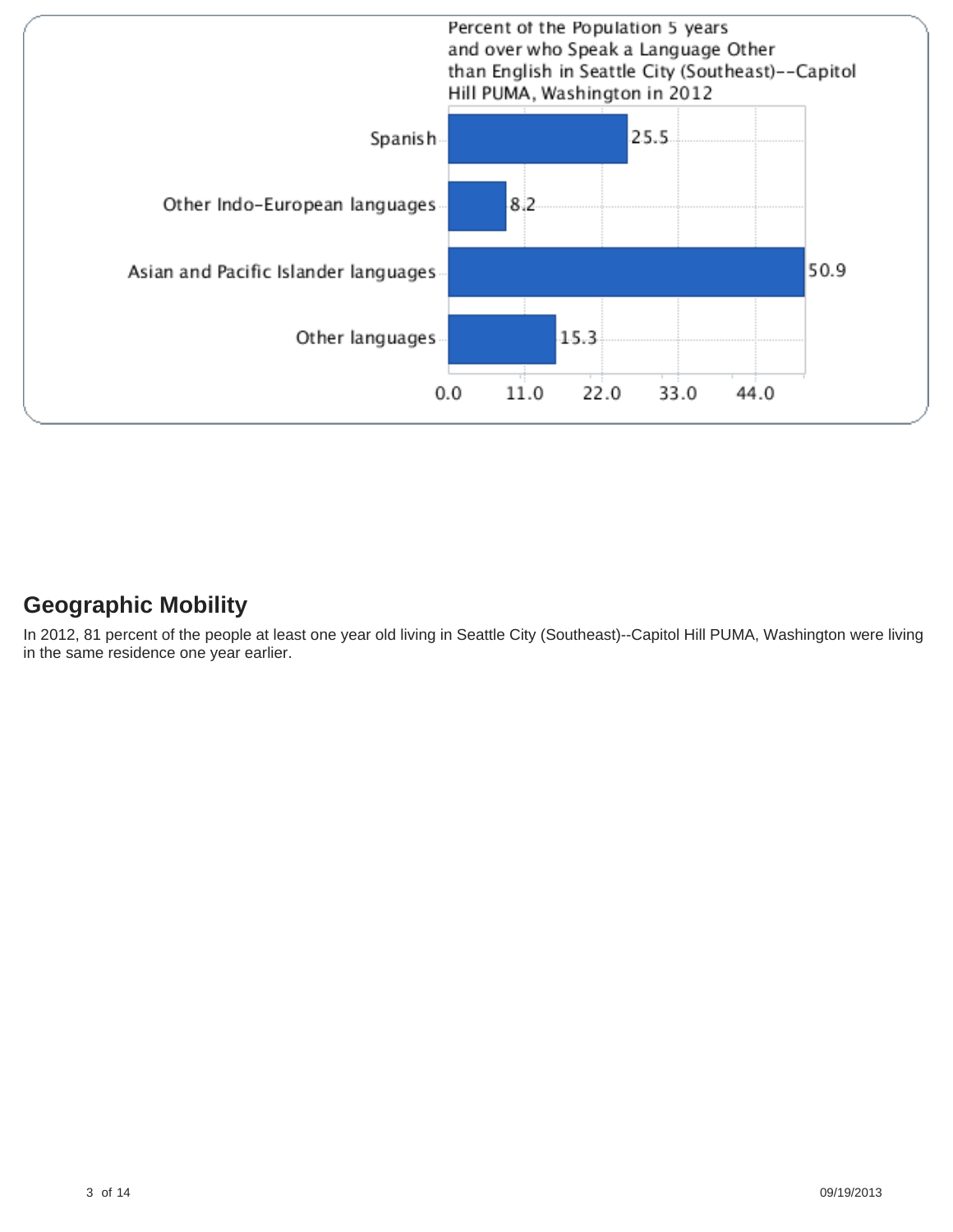

# **Education**

In 2012, 13 percent of people 25 years and over had a high school diploma or equivalency and 55 percent had a bachelor's degree or higher. Seven percent were dropouts; they were not enrolled in school and had not graduated from high school.

The total school enrollment in Seattle City (Southeast)--Capitol Hill PUMA, Washington was 27,000 in 2012. Nursery school and kindergarten enrollment was 3,500 and elementary or high school enrollment was 12,000 children. College or graduate school enrollment was 11,000.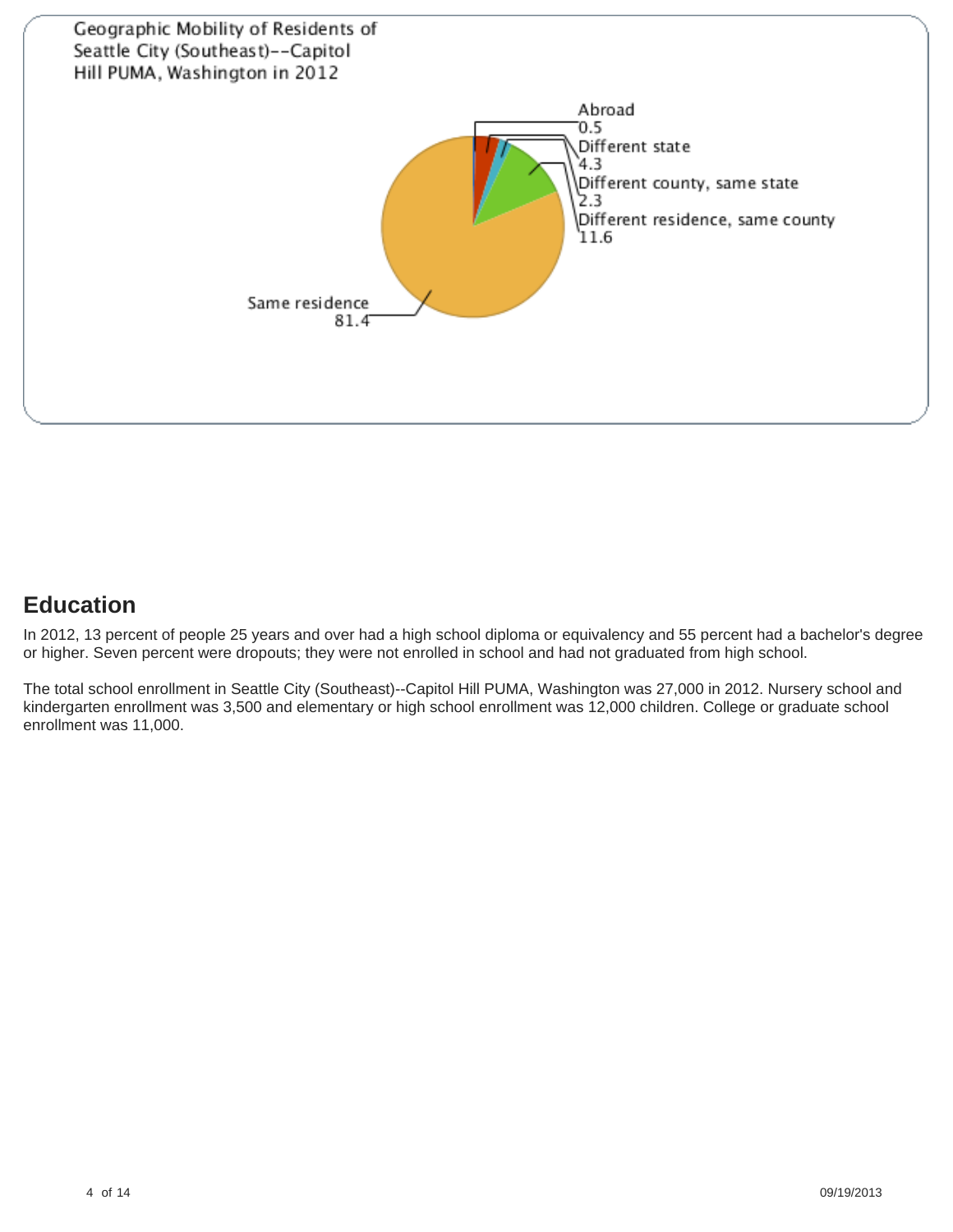

## **Disability**

In Seattle City (Southeast)--Capitol Hill PUMA, Washington, among the civilian noninstitutionalized population in 2012, 10 percent reported a disability. The likelihood of having a disability varied by age - from 3 percent of people under 18 years old, to 9 percent of people 18 to 64 years old, and to 30 percent of those 65 and over.

## **Employment Status and Type of Employer**

In Seattle City (Southeast)--Capitol Hill PUMA, Washington, 66 percent of the population 16 and over were employed; 30 percent were not currently in the labor force.

Seventy-seven percent of the people employed were private wage and salary workers; 15 percent were federal, state, or local government workers; and 8 percent were self-employed in their own (not incorporated) business.

| Class of worker                               | Number | Percent |
|-----------------------------------------------|--------|---------|
| Private wage and salary workers               | 47.378 | 76.5    |
| Federal, state, or local government workers   | 9.092  | 14.7    |
| Self-employed workers in own not incorporated | 5.085  | 8.2     |
| business                                      |        |         |

### **Industries**

In 2012,the civilian employed population 16 years and older in Seattle City (Southeast)--Capitol Hill PUMA, Washington worked in the following industries: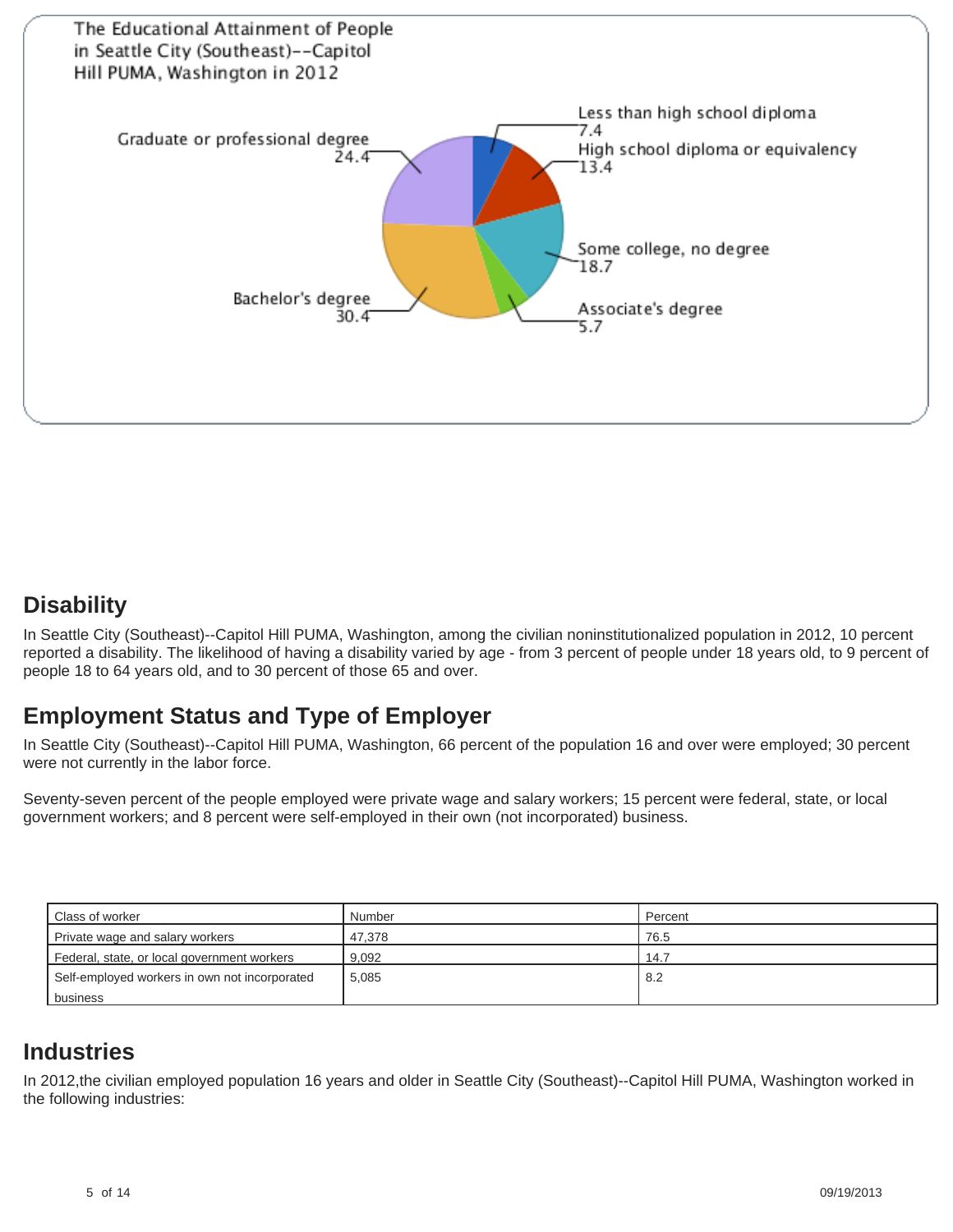

# **Occupations**

Occupations for the civilian employed population 16 years and over in Seattle City (Southeast)--Capitol Hill PUMA, Washington in 2012:

| Civilian employed population 16 years and over                  | Number | Percent |
|-----------------------------------------------------------------|--------|---------|
| Management, business, science, and arts<br>occupations          | 33,852 | 54.7    |
| Service occupations                                             | 10,457 | 16.9    |
| Sales and office occupations                                    | 10,623 | 17.2    |
| Natural resources, construction, and maintenance<br>occupations | 2,837  | 4.6     |
| Production, transportation, and material moving<br>occupations  | 4,134  | 6.7     |

# **Commuting to Work**

Forty-nine percent of Seattle City (Southeast)--Capitol Hill PUMA, Washington workers drove to work alone in 2012, and 7 percent carpooled. Among those who commuted to work, it took them on average 27 minutes to get to work.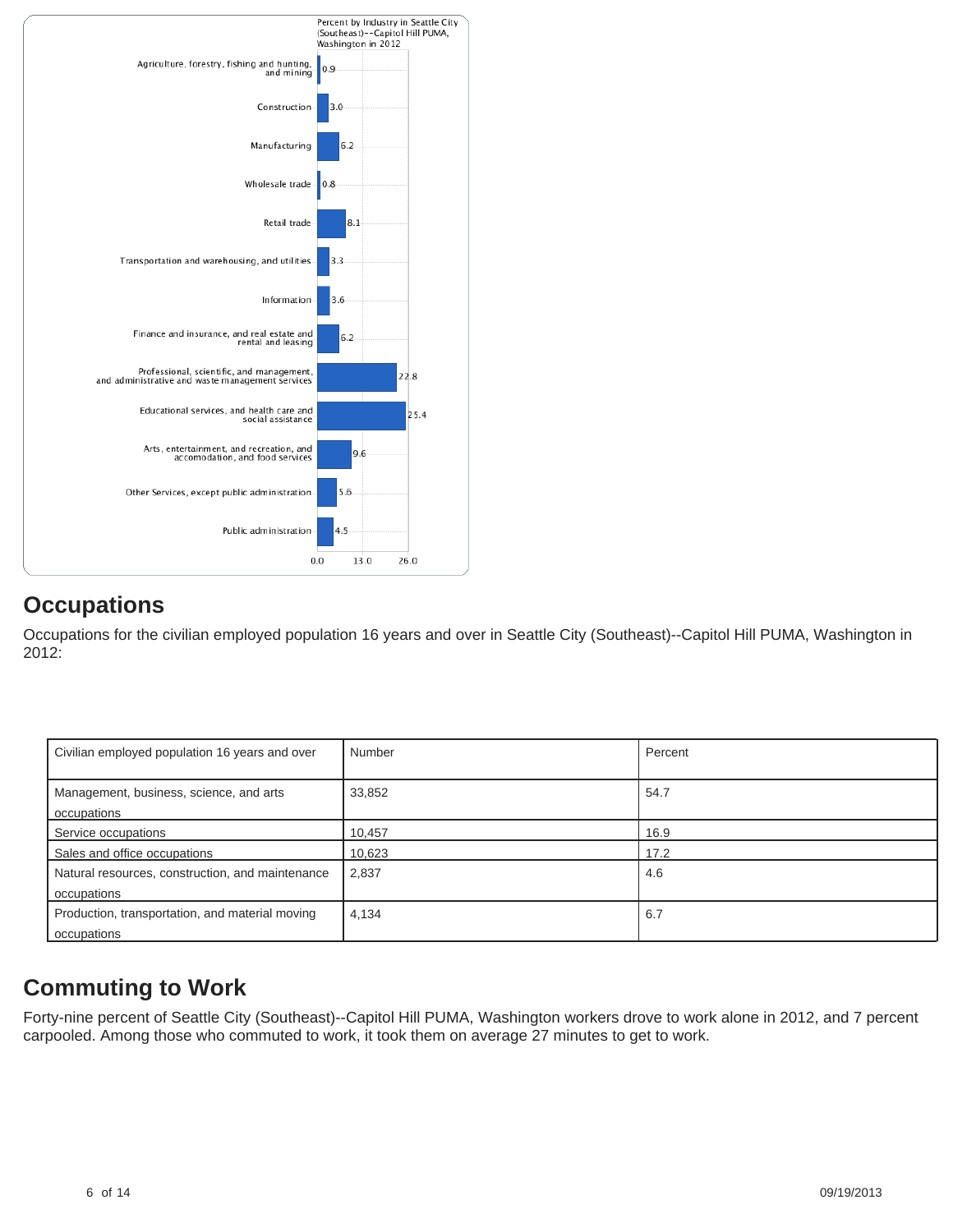

#### **Income**

The median income of households in Seattle City (Southeast)--Capitol Hill PUMA, Washington was \$62,633. Eleven percent of households had income below \$15,000 a year and 16 percent had income over \$150,000 or more.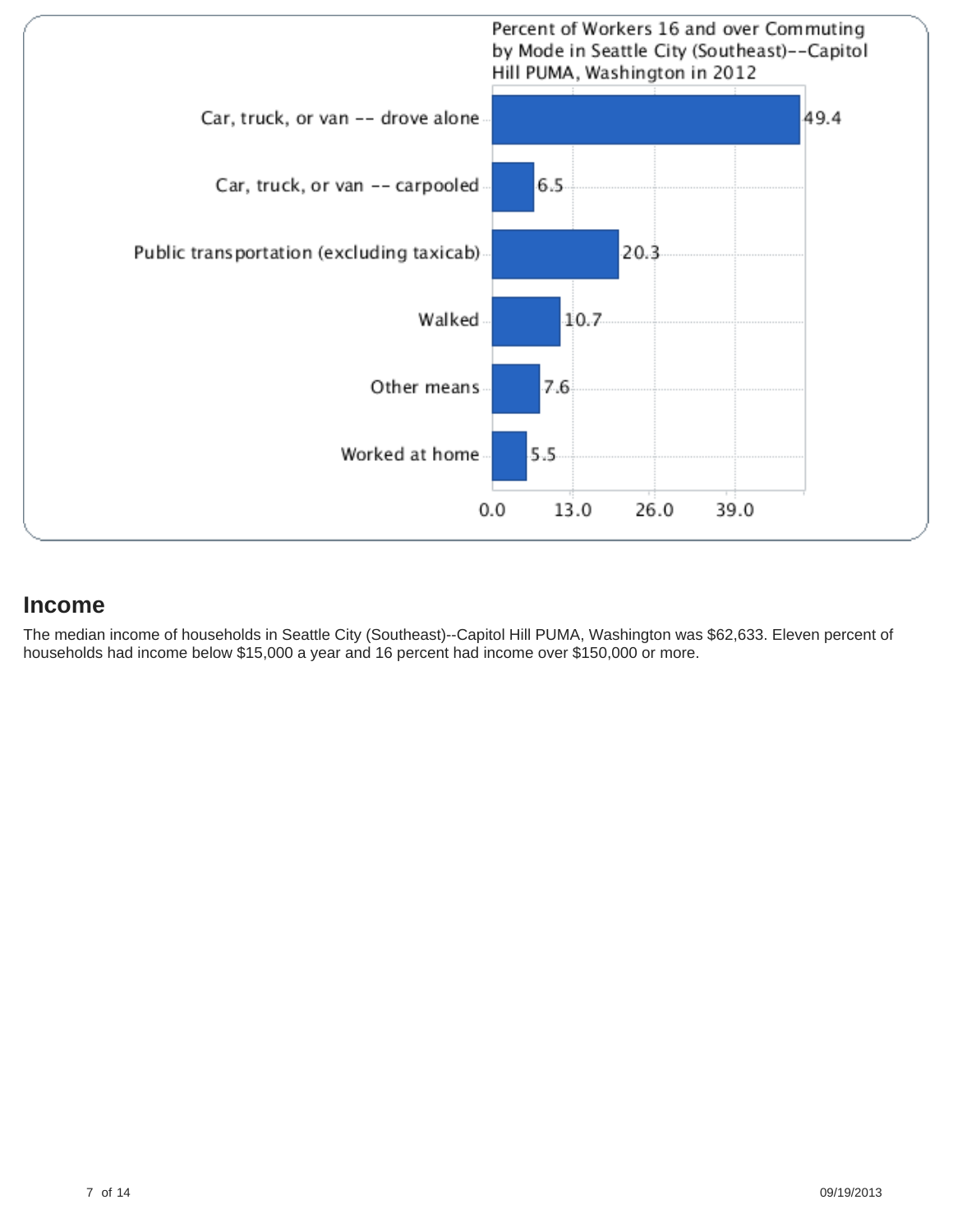

Eighty-four percent of the households received earnings and 12 percent received retirement income other than Social Security. Nineteen percent of the households received Social Security. The average income from Social Security was \$15,921. These income sources are not mutually exclusive; that is, some households received income from more than one source.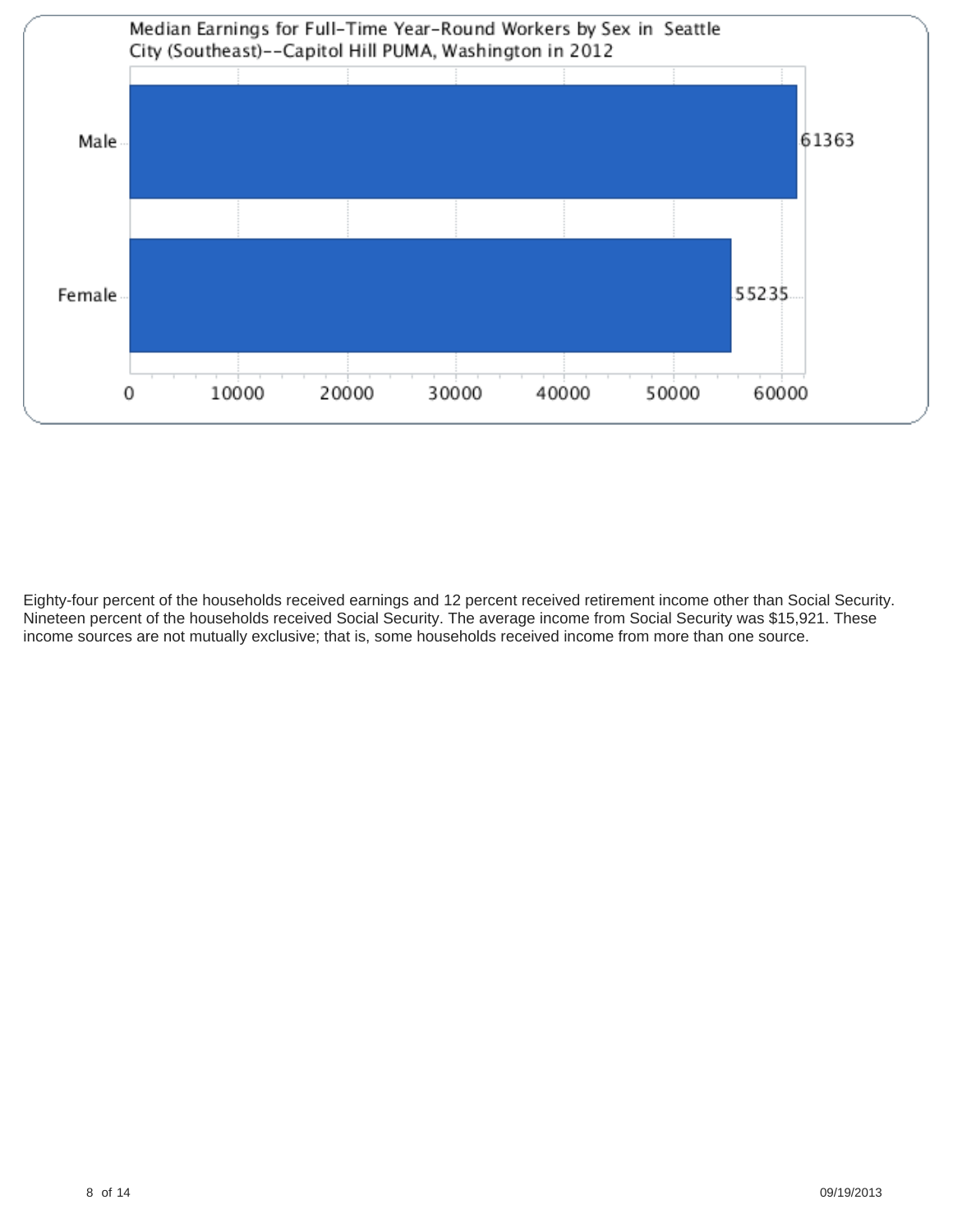

# **Poverty and Participation in Government Programs**

In 2012, 16 percent of people were in poverty. Twenty- percent of related children under 18 were below the poverty level, compared with 13 percent of people 65 years old and over. Ten percent of all families and 29 percent of families with a female householder and no husband present had incomes below the poverty level.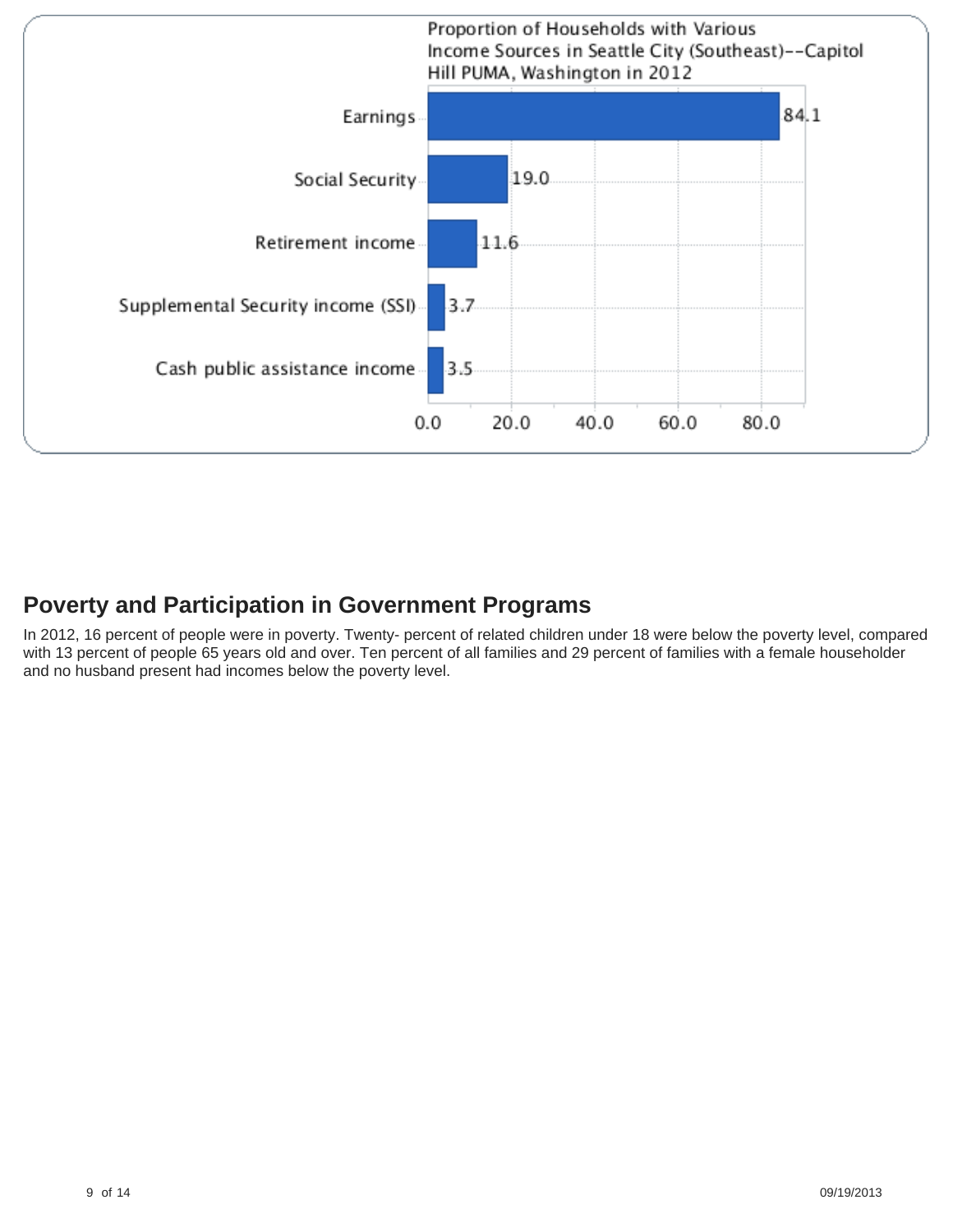

#### **Health Insurance**

Among the civilian noninstitutionalized population in Seattle City (Southeast)--Capitol Hill PUMA, Washington in 2012, 90 percent had health insurance coverage and 10 percent did not have health insurance coverage. For those under 18 years of age, 4 percent had no health insurance coverage. The civilian noninstitutionalized population had both private and public health insurance, with 73 percent having private coverage and 25 percent having public coverage.

# **Population**

In 2012, Seattle City (Southeast)--Capitol Hill PUMA, Washington had a total population of 115,000 - 59,000 (51 percent) females and 56,000 (49 percent) males. The median age was 37.6 years. Nineteen percent of the population was under 18 years and 12 percent was 65 years and older.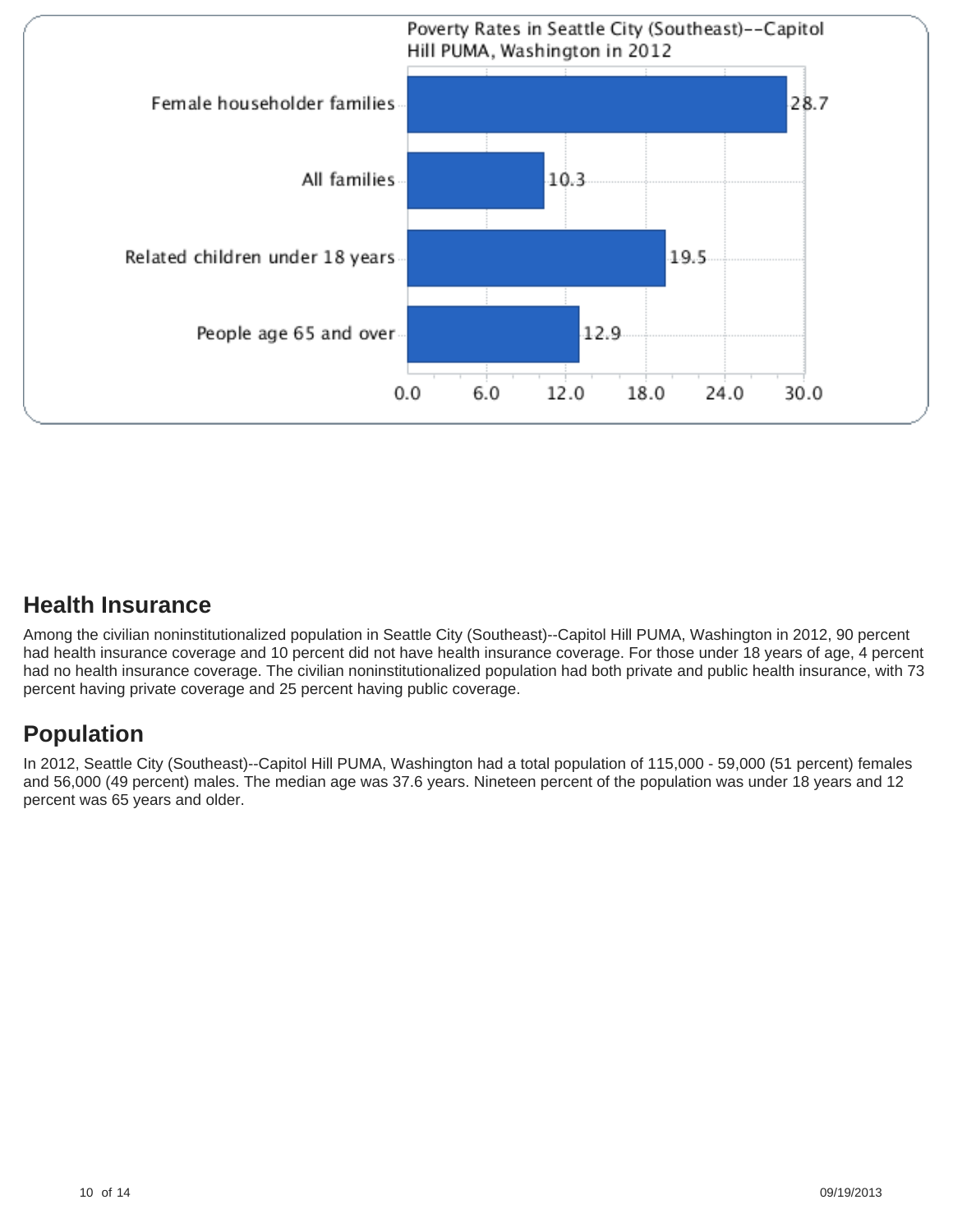

For people reporting one race alone, 65 percent were White; 15 percent were Black or African American; 1 percent were American Indian and Alaska Native; 18 percent were Asian; less than 0.5 percent were Native Hawaiian and Other Pacific Islander, and 2 percent were Some other race. Eight percent reported Two or more races. Eleven percent of the people in Seattle City (Southeast)- -Capitol Hill PUMA, Washington were Hispanic. Fifty-two percent of the people in Seattle City (Southeast)--Capitol Hill PUMA, Washington were White non-Hispanic. People of Hispanic origin may be of any race.

# **Housing Characteristics**

In 2012, Seattle City (Southeast)--Capitol Hill PUMA, Washington had a total of 53,000 housing units, 7 percent of which were vacant. Of the total housing units, 55 percent were in single-unit structures, 45 percent were in multi-unit structures, and 1 percent were mobile homes. Nineteen percent of the housing units were built since 1990.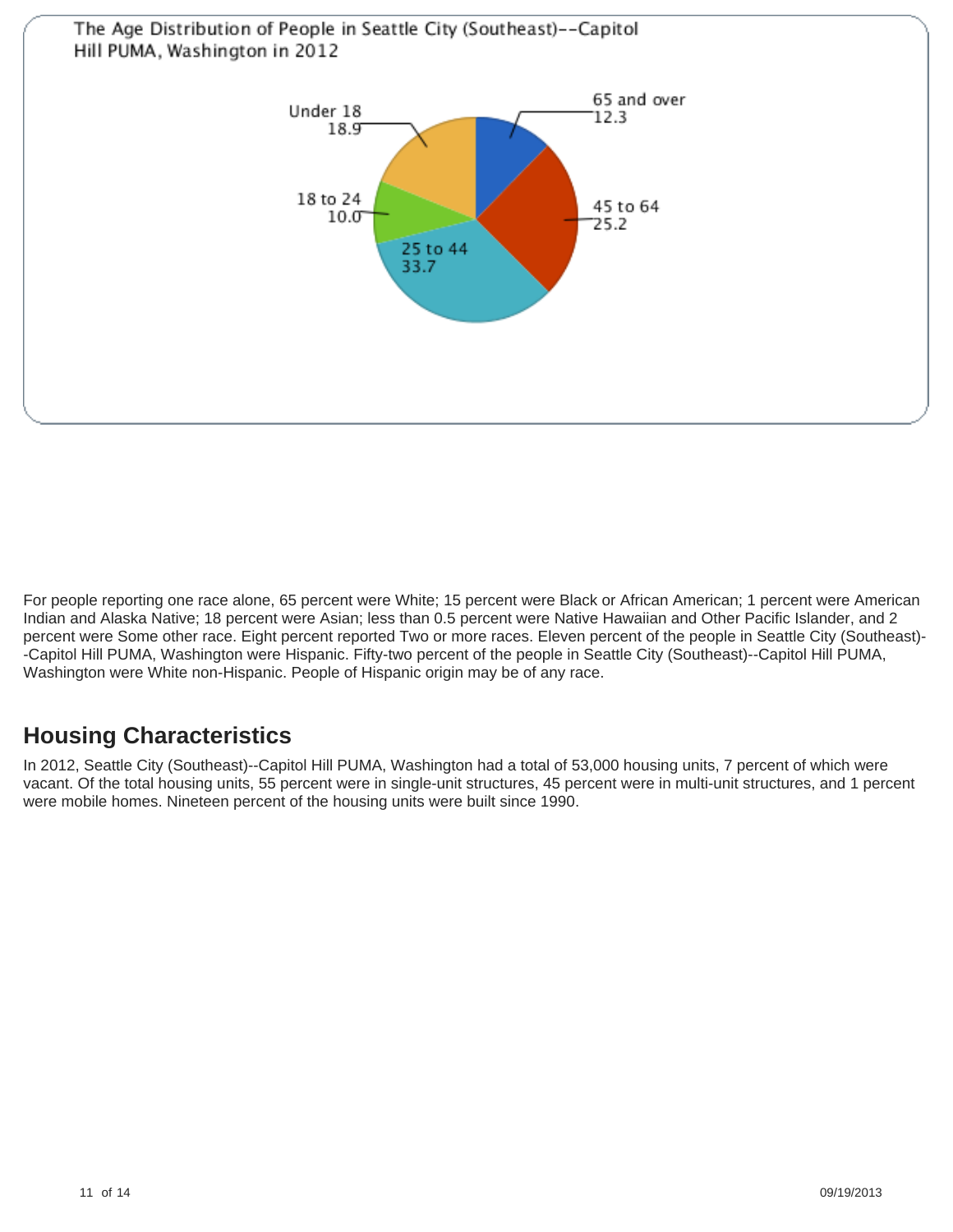

The median number of rooms in all housing units in Seattle City (Southeast)--Capitol Hill PUMA, Washington is 5. Of these housing units, 46 percent have three or more bedrooms.

# **Occupied Housing Unit Characteristics**

In 2012, Seattle City (Southeast)--Capitol Hill PUMA, Washington had 49,000 occupied housing units - 25,000 (51 percent) owner occupied and 24,000 (49 percent) renter occupied. Seventy-four percent of householders of these units had moved in since 2000. (X) percent of the owner occupied units had a mortgage. Four percent of the households did not have telephone service. Fifteen percent had no vehicles available and another 10 percent had three or more.

Homes in Seattle City (Southeast)--Capitol Hill PUMA, Washington were heated in the following ways: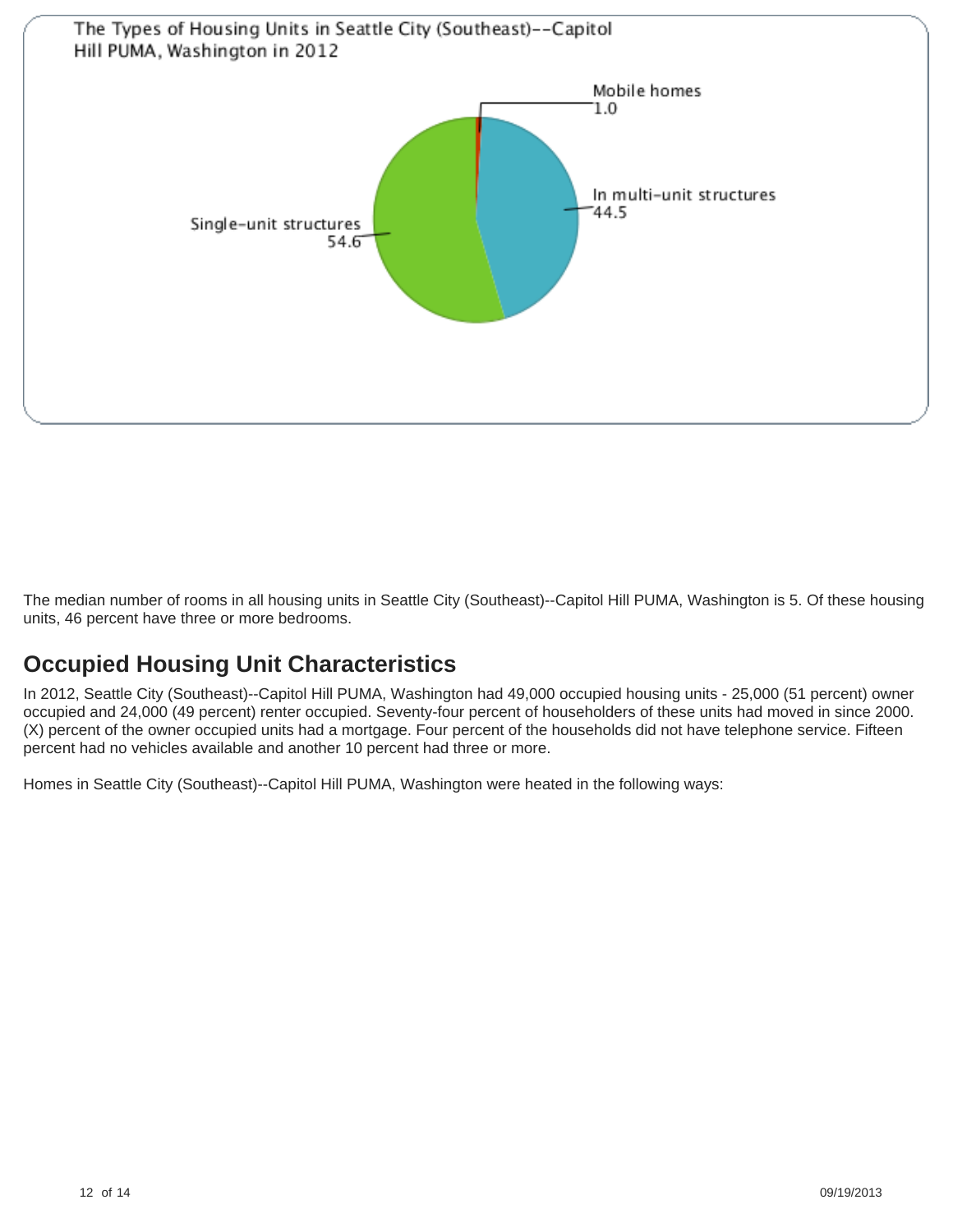

+this category includes utility, bottled, tank, or LP gas

## **Housing Costs**

The median monthly housing costs for mortgaged owners was \$2,367, nonmortgaged owners \$786, and renters \$1,076. Forty-one percent of owners with mortgages, 15 percent of owners without mortgages, and 48 percent of renters in Seattle City (Southeast)-- Capitol Hill PUMA, Washington spent 30 percent or more of household income on housing.